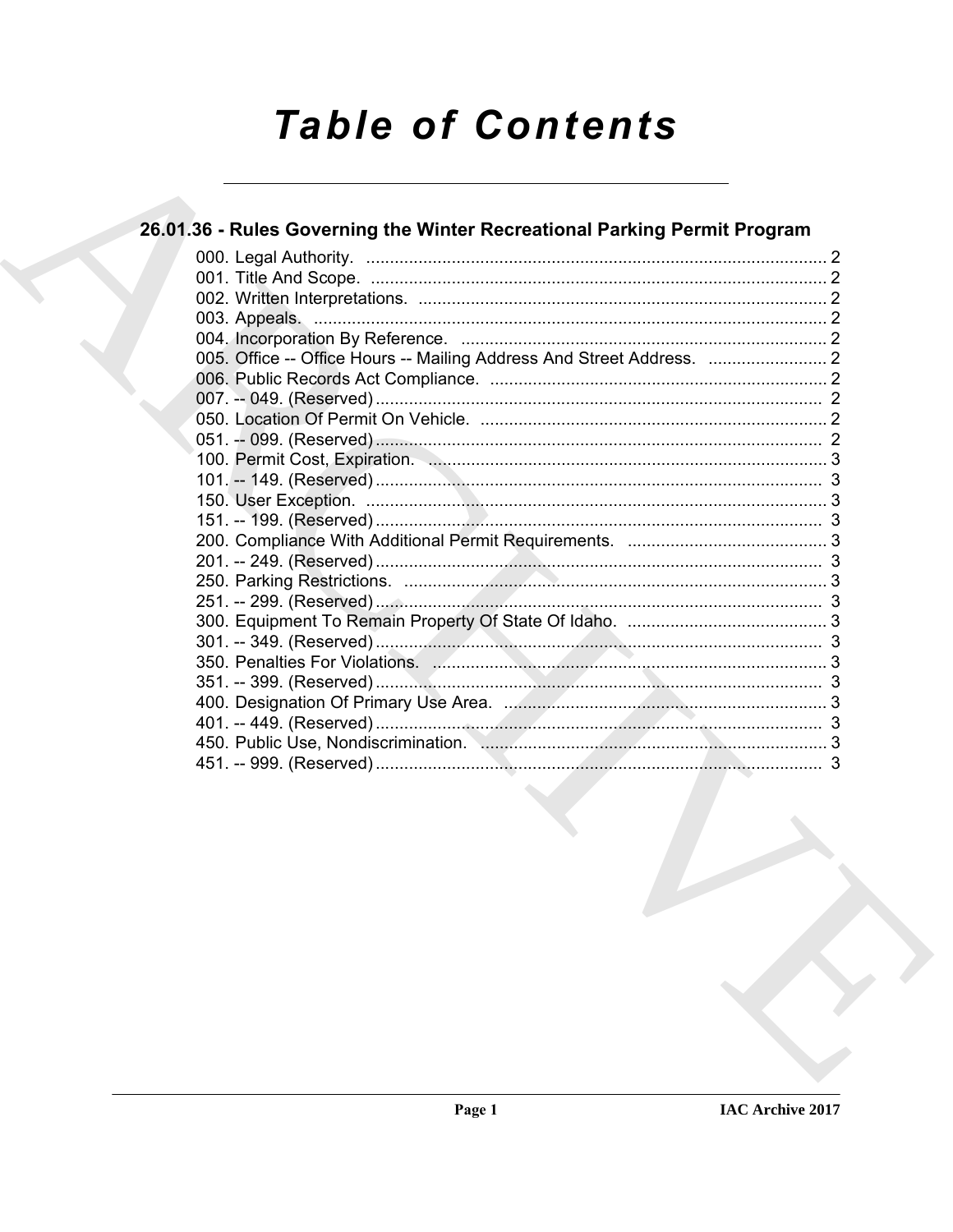#### **IDAPA 26 TITLE 01 CHAPTER 36**

#### <span id="page-1-0"></span>**26.01.36 - RULES GOVERNING THE WINTER RECREATIONAL PARKING PERMIT PROGRAM**

#### <span id="page-1-1"></span>**000. LEGAL AUTHORITY.**

**26.01.36 - RULES OOVERINNO THE WINTER RECREATIONAL PARKING PERMIT PROGRAM**<br>
1990. LEGAL AUTIONIATY is labor but and Recorded Participation is labor Cole Section 67-250. It is equilibrium to the Cole of the Cole of the Co These rules are promulgated by the Idaho Park and Recreation Board pursuant to Idaho Code Section 67-5201, et seq. and Idaho Code Section 67-4223, and are intended to further define and make specific the provisions of Idaho Code Section 67-7115 et seq. The purpose of the act is to provide designated winter recreational parking locations established and maintained with funds acquired from the cross-country skiing recreation account through the sale of winter recreational parking permits. (7-1-93) winter recreational parking permits.

#### <span id="page-1-2"></span>**001. TITLE AND SCOPE.**

**01.** Title. The title of this chapter shall be cited in full as Idaho Department of Parks and Recreation DAPA 26.01.36, "Rules Governing the Winter Recreational Parking Permit Program." (4-11-15) Rules, IDAPA 26.01.36, "Rules Governing the Winter Recreational Parking Permit Program."

**Scope**. This chapter establishes fees for and rules governing the winter recreational parking permit program administered by the Department, and establishes procedures for obtaining a winter recreational parking permit.  $(4-11-15)$ 

#### <span id="page-1-3"></span>**002. WRITTEN INTERPRETATIONS.**

There are no written interpretations of these rules. (4-11-15)

#### <span id="page-1-4"></span>**003. APPEALS.**

Any person who may be adversely affected by a final decision, ruling, or direction of the director may appeal the decision, ruling, or direction as outlined under IDAPA 26.01.01.250, "Rules of Administrative Procedure of the Idaho<br>Park and Recreation Board." (4-11-15) Park and Recreation Board."

<span id="page-1-5"></span>

| <b>INCORPORATION BY REFERENCE.</b><br>004. |
|--------------------------------------------|
|--------------------------------------------|

| No documents have been incorporated by reference into these rules. | $(4-11-15)$ |
|--------------------------------------------------------------------|-------------|
|--------------------------------------------------------------------|-------------|

#### <span id="page-1-6"></span>005. OFFICE -- OFFICE HOURS -- MAILING ADDRESS AND STREET ADDRESS.

**Office Hours**. Central office hours are 8 a.m. to 5 p.m., Mountain Time, Monday through Friday, except holidays designated by the state of Idaho. (4-11-15)

**02. Mailing Address**. The mailing address for the central office is Idaho Department of Parks and Recreation, PO Box 83720, Boise, ID 83720-0065.

**03. Street Address**. The Central office of the Idaho Department of Parks and Recreation is located at 5657 Warm Springs Ave., Boise, ID 83716-8700. (4-11-15)

#### <span id="page-1-7"></span>**006. PUBLIC RECORDS ACT COMPLIANCE.**

Any records associated with these rules are subject to the provisions of the Idaho Public Records Act, Title 74, Chapter 1, Idaho Code. (4-11-15) Chapter 1, Idaho Code.

#### <span id="page-1-8"></span>**007. -- 049. (RESERVED)**

#### <span id="page-1-11"></span><span id="page-1-9"></span>**050. LOCATION OF PERMIT ON VEHICLE.**

The annual winter recreational parking permit shall be permanently affixed on the front window of the vehicle nearest the driver's seat and the temporary three-day permit shall be displayed on the vehicle's dashboard with the dated side displayed to the front of the vehicle in such a manner that it is completely visible and shall be kept in legible condition at all times. No person shall transfer or attempt to transfer an annual winter recreational parking permit decal or a temporary three-day permit from the vehicle upon which it was legally permitted and placed. (4 decal or a temporary three-day permit from the vehicle upon which it was legally permitted and placed.

#### <span id="page-1-10"></span>**051. -- 099. (RESERVED)**

**Section 000 Page 2**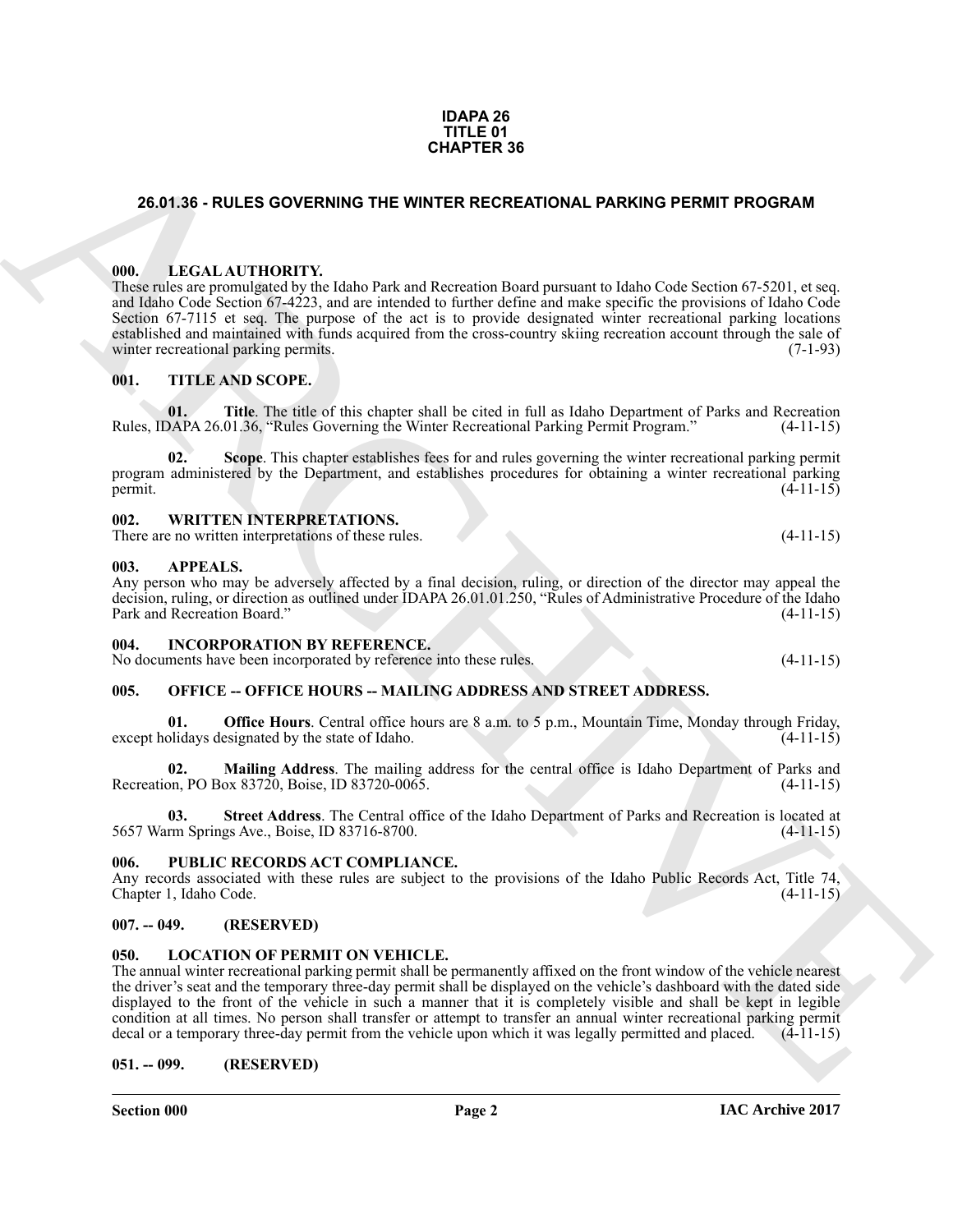#### <span id="page-2-21"></span><span id="page-2-0"></span>**100. PERMIT COST, EXPIRATION.**

**Experiment of Parks and Recreation**<br>
The resultation of Parks and Recreation<br>
The REMIT COST EXPIRATION (The resultation of the state of the state of the state of the state of the state of the state<br>
The first cost of th The fee for an annual winter recreational parking permit shall not exceed thirty dollars (\$30). The fee for a temporary winter recreational parking permit shall not exceed ten dollars (\$10). The annual winter recreational parking permit is valid until the expiration date printed on the decal. The temporary winter recreational parking permit is valid for only the three (3) consecutive days written on the permit.  $(4-11-15)$ 

#### <span id="page-2-1"></span>**101. -- 149. (RESERVED)**

#### <span id="page-2-23"></span><span id="page-2-2"></span>**150. USER EXCEPTION.**

Snowmobilers shall be allowed to park their transportation vehicles in a designated parking area without displaying a parking permit when the snowmobiles have current snowmobile validation stickers.

#### <span id="page-2-3"></span>**151. -- 199. (RESERVED)**

#### <span id="page-2-16"></span><span id="page-2-4"></span>**200. COMPLIANCE WITH ADDITIONAL PERMIT REQUIREMENTS.**

No person shall file or attempt to file for a duplicate annual winter recreational parking permit unless the original permit was stolen or destroyed. A temporary three (3) day winter recreational parking permit which is lost, stolen, or destroyed will not be reissued. (7-1-93)

#### <span id="page-2-5"></span>**201. -- 249. (RESERVED)**

#### <span id="page-2-19"></span><span id="page-2-6"></span>**250. PARKING RESTRICTIONS.**

No person shall park a vehicle in a designated winter recreational parking location in such a manner as to deprive other users of reasonable access to all or part of the remainder of that parking area. (7-1-93)

#### <span id="page-2-7"></span>**251. -- 299. (RESERVED)**

#### <span id="page-2-18"></span><span id="page-2-8"></span>**300. EQUIPMENT TO REMAIN PROPERTY OF STATE OF IDAHO.**

Any cross-country ski trail grooming equipment purchased through the cross-country skiing recreation account or the Symms National Recreational Trails Fund Act will remain the property of the state of Idaho. Individual winter recreational parking area local advisory committees or clubs may contract to use said equipment on a yearly basis from the Idaho Department of Parks and Recreation. (7-1-93) from the Idaho Department of Parks and Recreation.

#### <span id="page-2-9"></span>**301. -- 349. (RESERVED)**

#### <span id="page-2-20"></span><span id="page-2-10"></span>**350. PENALTIES FOR VIOLATIONS.**

The owner of a vehicle failing to comply with these rules, or conditions of Title 67, Chapter 71, Idaho Code has committed an infraction and is subject to the penalties provided in Idaho Code Section 18-113A. (7-1-93)

#### <span id="page-2-11"></span>**351. -- 399. (RESERVED)**

#### <span id="page-2-17"></span><span id="page-2-12"></span>**400. DESIGNATION OF PRIMARY USE AREA.**

A skier, when purchasing a permit, will be allowed to designate on the appropriate form, a primary winter recreational parking use area. The full portion of fees not allocated to the vendor or the department shall be apportioned to the designated use area. Should a skier fail to designate a primary use area, those fees will be apportioned to a use area determined by the department. (7-1-93) apportioned to a use area determined by the department.

#### <span id="page-2-13"></span>**401. -- 449. (RESERVED)**

#### <span id="page-2-22"></span><span id="page-2-14"></span>**450. PUBLIC USE, NONDISCRIMINATION.**

Facilities constructed or maintained with, and programs supported by cross-country skiing recreation account monies shall be available for public use without discrimination and shall comply with requirements as set out in the Americans with Disabilities Act. (7-1-93)

<span id="page-2-15"></span>**451. -- 999. (RESERVED)**